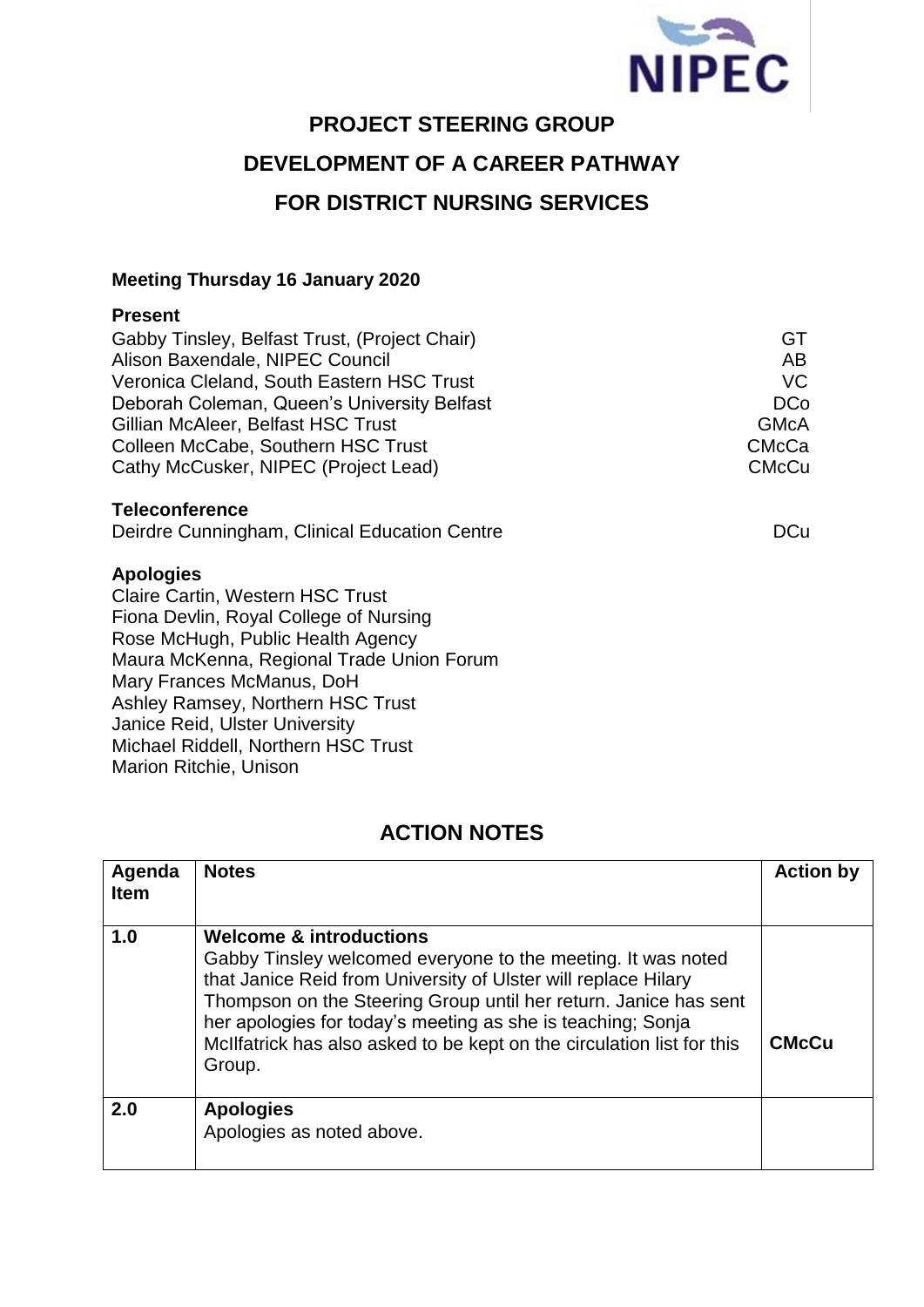

| 3.0 | Action notes from meeting held on 14 November 2019<br>Action notes agreed following amend to the date for the next<br>meeting 16 January $2020 - not 2019$ .<br><b>Matters arising</b><br>Deirdre Cunningham confirmed that Motivational Interviewing is<br>the modern title for the course and it will be delivered on all four<br>CEC sites in February 2020. There are two Motivational<br>Interviewing Courses in CEC, one day Introduction course and a<br>two day course for information. | <b>CMcCu</b> |
|-----|-------------------------------------------------------------------------------------------------------------------------------------------------------------------------------------------------------------------------------------------------------------------------------------------------------------------------------------------------------------------------------------------------------------------------------------------------------------------------------------------------|--------------|
| 4.0 | <b>Neighbourhood District Nursing (NDN) - Update</b>                                                                                                                                                                                                                                                                                                                                                                                                                                            |              |
|     | Rose McHugh was unable to make the meeting and had shared a<br>six monthly evaluation report with Gabby to update members.<br>Cathy to ask if copy of the report could be shared electronically<br>with Steering Group members as not everyone is on the<br>Neighbourhood District Nursing Project Group.                                                                                                                                                                                       | <b>CMcCu</b> |
|     | Discussion and agreement on the need for Community Profiling to<br>be included in SPQ programme and for those who have<br>completed their SPQ and have not been taught this, that they<br>could access a "short course programme" or "e-learning<br>awareness". The e-learning and short-course could be undertaken<br>by Community Staff Nurses also. Cathy to contact Rose, Sonja<br>and Heather regarding this being progressed.                                                             | <b>CMcCu</b> |
| 5.0 | <b>Feedback from Sub-Groups &amp; Discussion</b>                                                                                                                                                                                                                                                                                                                                                                                                                                                |              |
|     | The following amends were agreed:                                                                                                                                                                                                                                                                                                                                                                                                                                                               | <b>CMcCu</b> |
|     | Domains in this order: clinical practice, education and learning,<br>research & evidence based practice, leadership & management.<br>This is the same flow for all other NIPEC developed competency<br>frameworks.                                                                                                                                                                                                                                                                              |              |
|     | <b>Community Staff Nurse - Core Competencies &amp; Education</b><br><b>Requirements</b>                                                                                                                                                                                                                                                                                                                                                                                                         |              |
|     | <b>Core Competencies</b><br>Demonstrate holistic person-centred assessment skills to<br>$\bullet$<br>determine patient needs utilising a range of evidence-based<br>tools                                                                                                                                                                                                                                                                                                                       |              |
|     | <b>Education Requirements</b>                                                                                                                                                                                                                                                                                                                                                                                                                                                                   |              |
|     | Include training for decision making regarding delegation to<br>٠<br>non-nurses/nursing assistants eg support workers. Veronica<br>Cleland to liaise with HR in South Eastern HSC Trust to seek<br>advice re this and for inclusion in this document.                                                                                                                                                                                                                                           | <b>VC</b>    |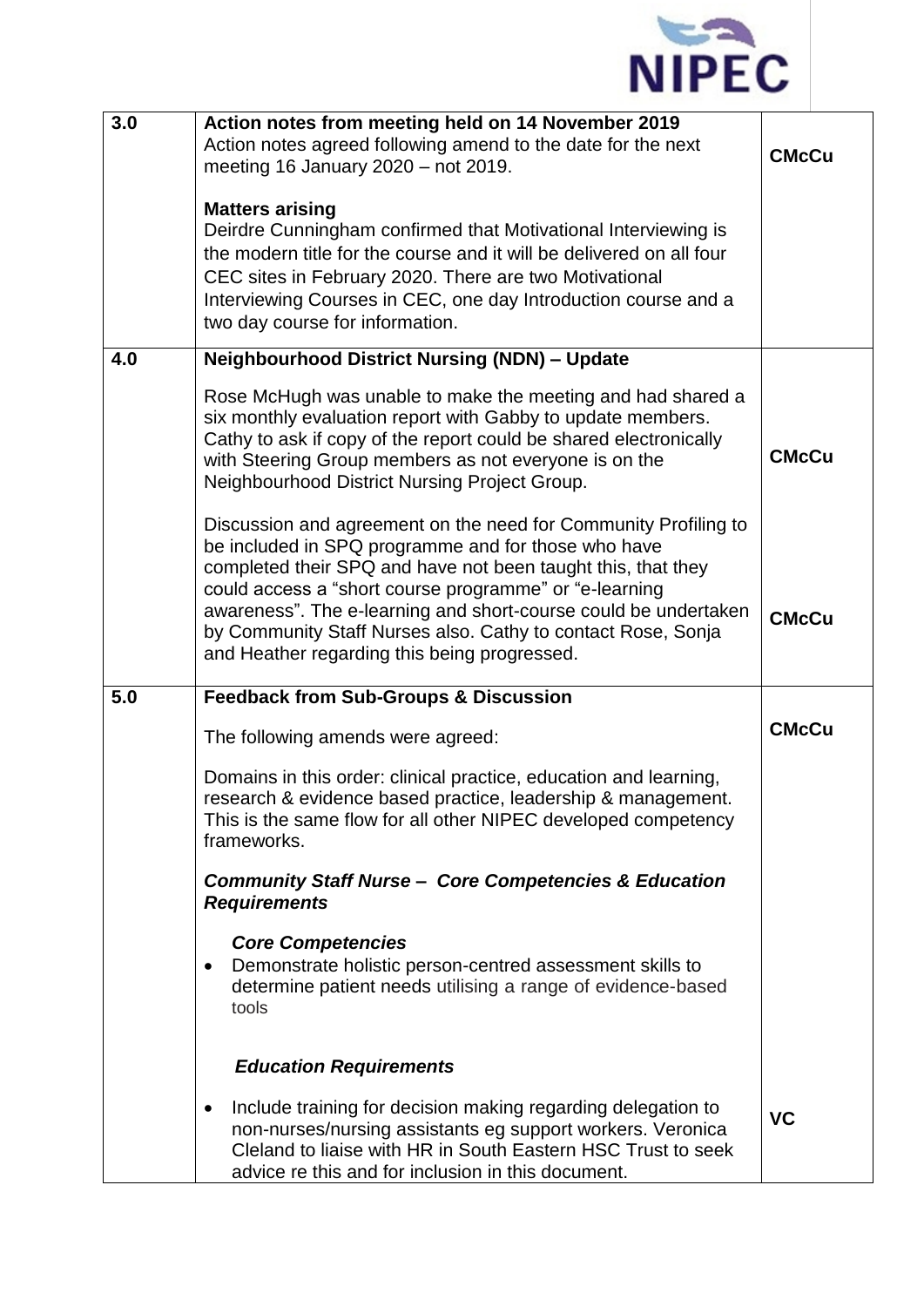

|     | Remove advance communication skills replace with<br>$\bullet$                                                                               |              |  |
|-----|---------------------------------------------------------------------------------------------------------------------------------------------|--------------|--|
|     | Communication skills (Intermediate level)                                                                                                   |              |  |
|     |                                                                                                                                             |              |  |
|     | <b>District Nurse - Core Competencies &amp; Education</b>                                                                                   |              |  |
|     | <b>Requirements</b>                                                                                                                         |              |  |
|     | <b>Core Competencies</b>                                                                                                                    |              |  |
|     | Demonstrate holistic person-centred assessment skills to<br>$\bullet$                                                                       |              |  |
|     | determine patient needs utilising a range of evidence-based<br>tools                                                                        |              |  |
|     | Allocate, manage and monitor the District Nursing Team<br>$\bullet$                                                                         |              |  |
|     | resources.                                                                                                                                  |              |  |
|     | Work collaboratively with others to:<br>$\bullet$<br>o challenge current practice;                                                          |              |  |
|     | $\circ$ identify gaps in service provision;                                                                                                 |              |  |
|     | $\circ$ develop business cases; and                                                                                                         |              |  |
|     | implement initiatives to enhance and/or redesign services.<br>$\circ$                                                                       |              |  |
|     |                                                                                                                                             |              |  |
|     | <b>Education Requirements</b>                                                                                                               |              |  |
|     | Essential Skills for Middle Managers including appraisal,<br>$\bullet$                                                                      |              |  |
|     | performance management, team effectiveness, succession                                                                                      |              |  |
|     | planning                                                                                                                                    |              |  |
|     | <b>Clinical Information Systems, Data Management</b><br>$\bullet$                                                                           |              |  |
|     | <b>Governance and Compliance</b><br>$\bullet$<br><b>Post attainment of District Nurse Specialist Practice</b>                               |              |  |
|     | $\bullet$                                                                                                                                   |              |  |
|     | Qualification (SPQ) - make it clear that preceptorship is only for                                                                          |              |  |
|     | those who have just attained the NMC recordable SPQ and it<br>is a maximum period of 6 months.                                              |              |  |
|     |                                                                                                                                             |              |  |
|     | Cathy to make amendments to core competencies and education                                                                                 | <b>CMcCu</b> |  |
|     | requirements for both roles and send out as a Final Draft to all                                                                            |              |  |
|     | members of the Steering Group and Sub-Group for wide                                                                                        |              |  |
|     | circulation and final comment & feedback by Friday 28 February                                                                              |              |  |
|     | 2020.                                                                                                                                       |              |  |
| 6.0 | Development of competencies & education requirements for<br>role 3                                                                          |              |  |
|     | Cathy has sent a date of 22 January 2020 10am - 1pm to sub-group to                                                                         |              |  |
|     | commence work on the competencies for this role. Colleen McCabe,                                                                            |              |  |
|     | Janice Reid and Rose McHugh have confirmed availability. Liz                                                                                | <b>VC</b>    |  |
|     | McCormick unavailable, Veronica to see if someone else able to attend.                                                                      |              |  |
| 7.0 | <b>Next steps</b>                                                                                                                           |              |  |
|     | Seek feedback on Final Draft of competencies and education                                                                                  | <b>CMcCu</b> |  |
|     | requirements for District Nurse and Community Staff Nurse                                                                                   |              |  |
|     | roles                                                                                                                                       |              |  |
|     | Seek a HSC Trust Nursing Workforce Lead to sit on this Group<br>$\bullet$<br>on behalf of all the Trusts. Heather Finlay to be kept updated | <b>CMcCu</b> |  |
|     | also                                                                                                                                        |              |  |
|     |                                                                                                                                             |              |  |